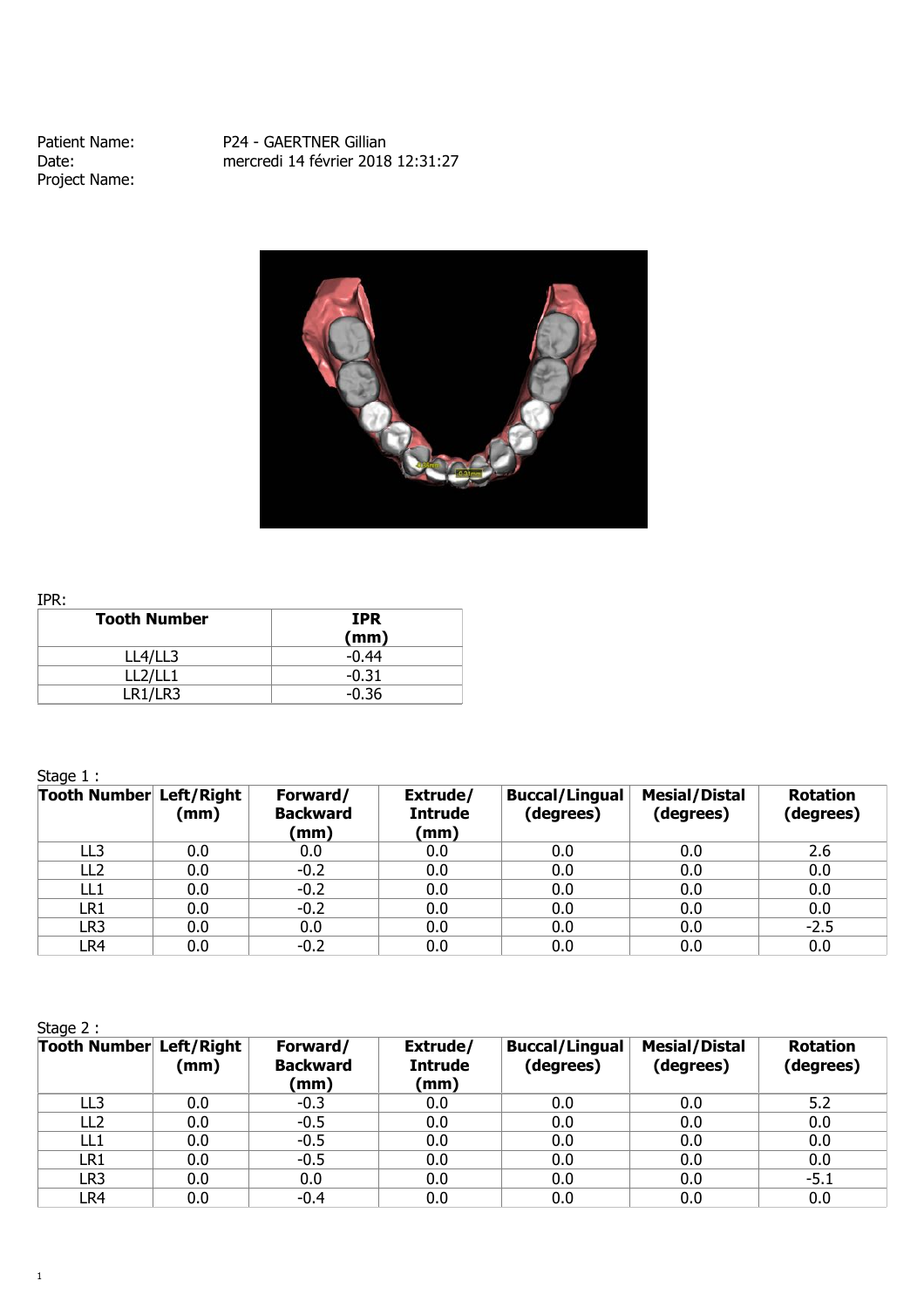| ı.<br>ï |  |
|---------|--|
| Ξ       |  |
|         |  |

| ------<br>Tooth Number Left/Right | (mm)   | Forward/<br><b>Backward</b><br>(mm) | Extrude/<br><b>Intrude</b><br>(mm) | <b>Buccal/Lingual</b><br>(degrees) | <b>Mesial/Distal</b><br>(degrees) | <b>Rotation</b><br>(degrees) |
|-----------------------------------|--------|-------------------------------------|------------------------------------|------------------------------------|-----------------------------------|------------------------------|
| LL3                               | 0.0    | $-0.5$                              | 0.0                                | 0.0                                | 0.0                               | 7.8                          |
| LL <sub>2</sub>                   | 0.0    | $-0.7$                              | 0.0                                | 0.0                                | 0.0                               | 2.5                          |
| LL1                               | 0.0    | $-0.7$                              | 0.0                                | 0.0                                | 0.0                               | $-2.2$                       |
| LR1                               | 0.0    | $-0.7$                              | 0.0                                | 0.0                                | 0.0                               | 0.0                          |
| LR <sub>3</sub>                   | 0.0    | 0.0                                 | 0.0                                | 0.0                                | 0.0                               | $-7.6$                       |
| LR4                               | $-0.1$ | $-0.6$                              | 0.0                                | 0.0                                | 0.0                               | 0.0                          |

Stage 4 :

| Tooth Number Left/Right | (mm)   | Forward/<br><b>Backward</b><br>(mm) | Extrude/<br><b>Intrude</b><br>(mm) | <b>Buccal/Lingual</b><br>(degrees) | <b>Mesial/Distal</b><br>(degrees) | <b>Rotation</b><br>(degrees) |
|-------------------------|--------|-------------------------------------|------------------------------------|------------------------------------|-----------------------------------|------------------------------|
| LL <sub>3</sub>         | 0.0    | $-0.8$                              | 0.0                                | 0.0                                | 0.0                               | 10.4                         |
| LL <sub>2</sub>         | $-0.1$ | $-1.0$                              | 0.0                                | 0.0                                | 0.0                               | 5.0                          |
| LL <sub>1</sub>         | 0.0    | $-0.9$                              | 0.0                                | 0.0                                | 0.0                               | $-4.4$                       |
| LR1                     | $-0.1$ | $-1.0$                              | 0.0                                | 0.0                                | 0.0                               | 0.0                          |
| LR3                     | 0.2    | $-0.2$                              | 0.0                                | 0.0                                | 0.0                               | $-10.1$                      |
| LR4                     | $-0.1$ | $-0.8$                              | 0.0                                | 0.0                                | 0.0                               | 2.0                          |

Stage 5 :

| Tooth Number Left/Right | (mm)   | Forward/<br><b>Backward</b><br>(mm) | Extrude/<br><b>Intrude</b><br>(mm) | <b>Buccal/Lingual</b><br>(degrees) | <b>Mesial/Distal</b><br>(degrees) | <b>Rotation</b><br>(degrees) |
|-------------------------|--------|-------------------------------------|------------------------------------|------------------------------------|-----------------------------------|------------------------------|
| LL3                     | 0.0    | $-1.0$                              | 0.0                                | 0.0                                | 0.0                               | 13.0                         |
| LL <sub>2</sub>         | $-0.1$ | $-1.2$                              | 0.0                                | 0.0                                | 0.0                               | 7.5                          |
| LL1                     | 0.0    | $-1.1$                              | 0.0                                | 0.0                                | 0.0                               | $-6.6$                       |
| LR1                     | $-0.1$ | $-1.2$                              | 0.0                                | 0.0                                | 2.1                               | 0.0                          |
| LR3                     | 0.5    | $-0.4$                              | 0.0                                | 0.0                                | 0.0                               | $-12.7$                      |
| LR4                     | $-0.1$ | $-1.0$                              | 0.0                                | 0.0                                | 0.0                               | 4.1                          |

Stage 6 :

| <b>Tooth Number Left/Right</b> | (mm)   | Forward/<br><b>Backward</b><br>(mm) | Extrude/<br><b>Intrude</b><br>(mm) | <b>Buccal/Lingual</b><br>(degrees) | <b>Mesial/Distal</b><br>(degrees) | <b>Rotation</b><br>(degrees) |
|--------------------------------|--------|-------------------------------------|------------------------------------|------------------------------------|-----------------------------------|------------------------------|
| LL3                            | 0.0    | $-1.3$                              | 0.0                                | 0.0                                | 0.0                               | 15.6                         |
| LL <sub>2</sub>                | $-0.1$ | $-1.4$                              | 0.0                                | 0.0                                | 0.0                               | 10.1                         |
| LL <sub>1</sub>                | 0.0    | $-1.1$                              | 0.0                                | 0.0                                | 0.0                               | $-6.6$                       |
| LR1                            | $-0.1$ | $-1.5$                              | 0.0                                | 0.0                                | 4.1                               | 0.0                          |
| LR3                            | 0.7    | $-0.6$                              | 0.0                                | 0.0                                | 0.0                               | $-15.2$                      |
| LR4                            | $-0.1$ | $-1.2$                              | 0.0                                | 0.0                                | 0.0                               | 6.1                          |